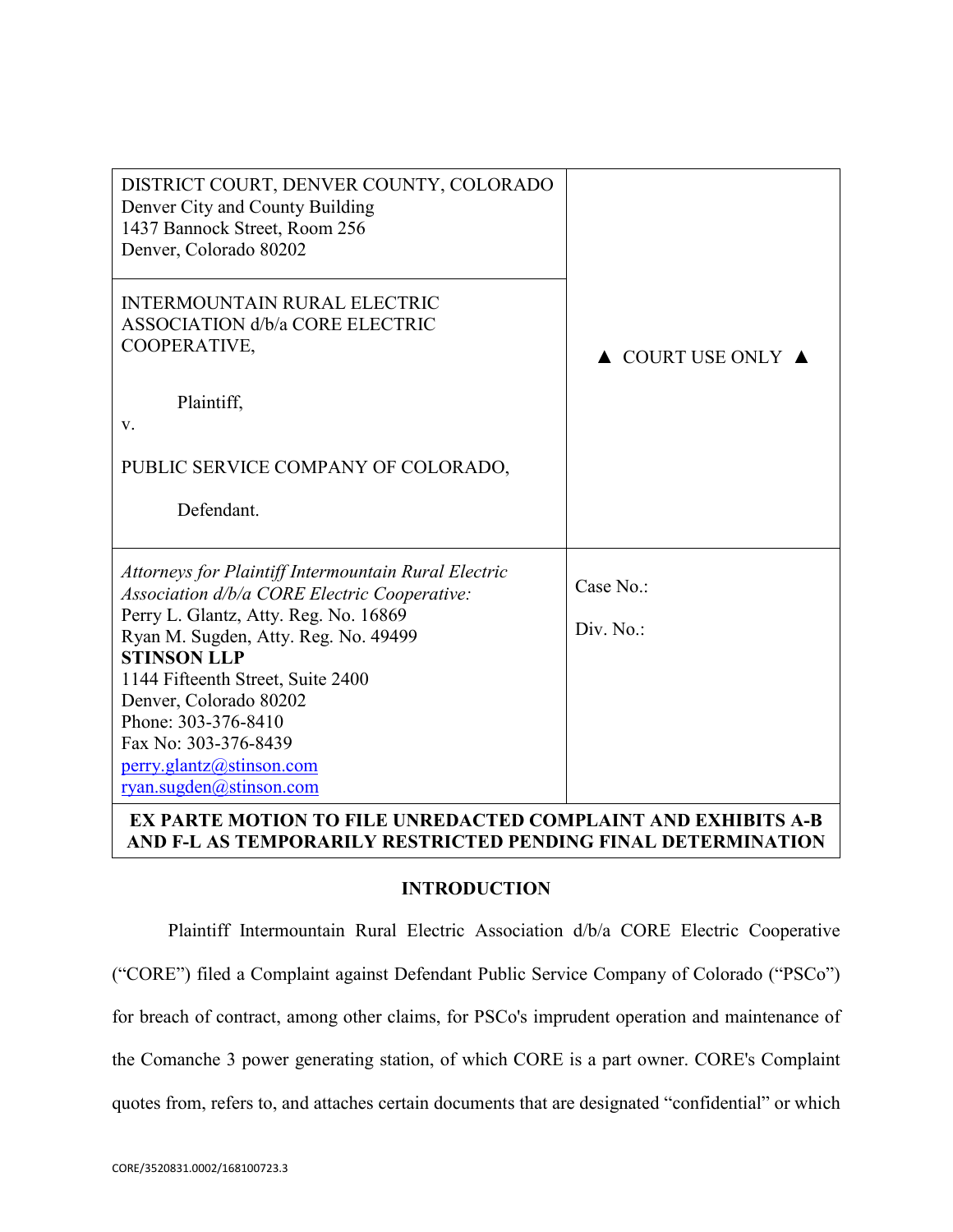PSCo has in other venues claimed contain confidential information. Colorado law favors public access to filed pleadings, and CORE contends that Colorado law requires the documents be made publicly accessible. *Anderson v. Home Ins. Co.,* 924 P.2d 1123, 1126 (Colo. App. 1996). Nevertheless, in order to give PSCo an opportunity to identify what information it contends is confidential (and why) and to preserve the issue for the Court's determination, CORE has filed an unredacted copy of the Complaint and exhibits A-B and F-L as restricted pursuant to C.R.C.P. 121 § 1-5. CORE has also filed a redacted Complaint that is publicly-accessible. Through this motion, CORE requests the Court enter an order temporarily designating the unredacted Complaint and exhibits A-B and F-L as restricted until the parties complete briefing on this motion and Court determines whether the unredacted Complaint and all attached exhibits should be made publicly available or permanently restricted.

#### **C.R.C.P. 121 § 1-15(8) CERTIFICATION**

Under C.R.C.P. 121 § 1-15(8) pre-filing conferral is required unless a "rule governing the motion provides that it may be filed without notice." Here, C.R.C.P. 121 § 1-5 states that a "motion for limitation of access may be granted, ex parte, upon motion filed with the complaint, accompanied by supporting affidavit or at a hearing concerning the motion." Accordingly, CORE has filed this motion, ex parte, with its complaint and accompanied by a supporting declaration. Upon service of the Complaint and an entry of appearance by counsel for PSCo, CORE will confer with PSCo regarding this motion and supplement this conferral certificate.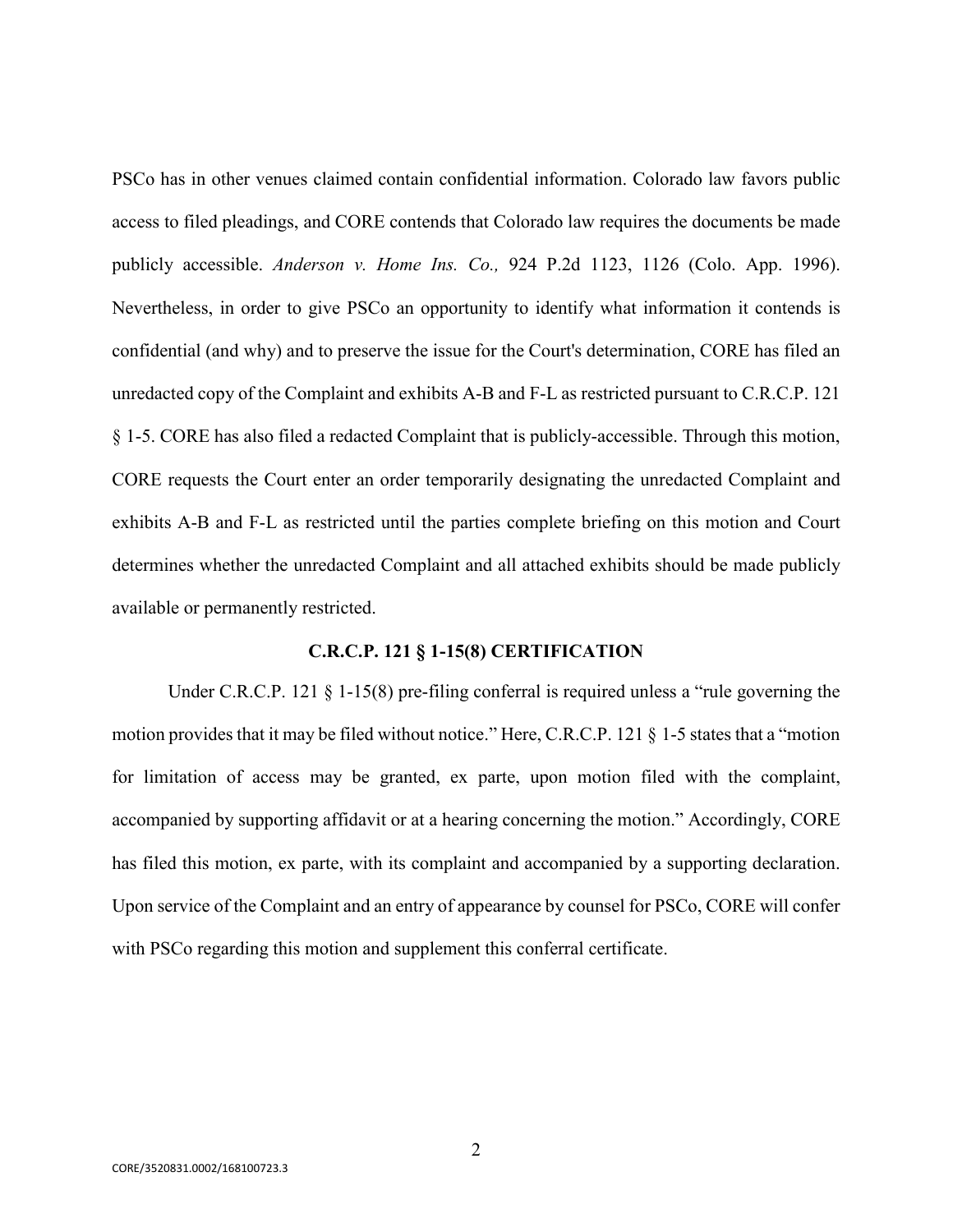### **FACTS**

#### **I. CORE purchased an ownership interest in a power plant operated by PSCo.**

CORE is a Colorado electric cooperative that provides retail electric service to customers from the Eastern Plains to the Colorado Front Range, including the towns of Elizabeth, Bennett, Castle Rock, Parker, Larkspur and Woodland Park. Compl. ¶ 1. In order to serve its customers, CORE owns a share of the Comanche Unit 3 electric generation facility near Pueblo, Colorado ("Comanche 3"). *Id.* The majority owner of Comanche 3 is PSCo. *Id.* Holy Cross Electric Association ("Holy Cross") owns the remaining interest. *Id*.

Comanche 3 was proposed to be a state-of-the-art, 750-megawatt super-critical electric generating facility and commenced commercial operation in 2010. Compl. ¶ 2. It was projected to have a useful lifespan of at least 60 years. *Id*. PSCo is the sole operator of Comanche 3 and is contractually obligated to operate and maintain Comanche 3 consistent with Prudent Utility Practices and to deliver to CORE and Holy Cross their percentage share of the electric output of Comanche 3. *Id*.

## **II. PSCo damaged Comanche 3 by imprudently operating it.**

This case arises from PSCo's failure to operate Comanche 3 in accordance with its contractual obligations and Prudent Utility Practices. Because of PSCo's failures, the facility has been plagued with outages and is out of service, on average, more than 91 days per year – the worst reliability record of any of PSCo's generation facilities. Compl. ¶ 3. Most recently, Comanche 3 was out of service from January 2020 to January 2021 largely due to a failure of its steam turbine, which was damaged because of years of neglect, and the subsequent destruction of its bearings when a PSCo employee shut-off the lubrication oil feed when the turbine was spinning at high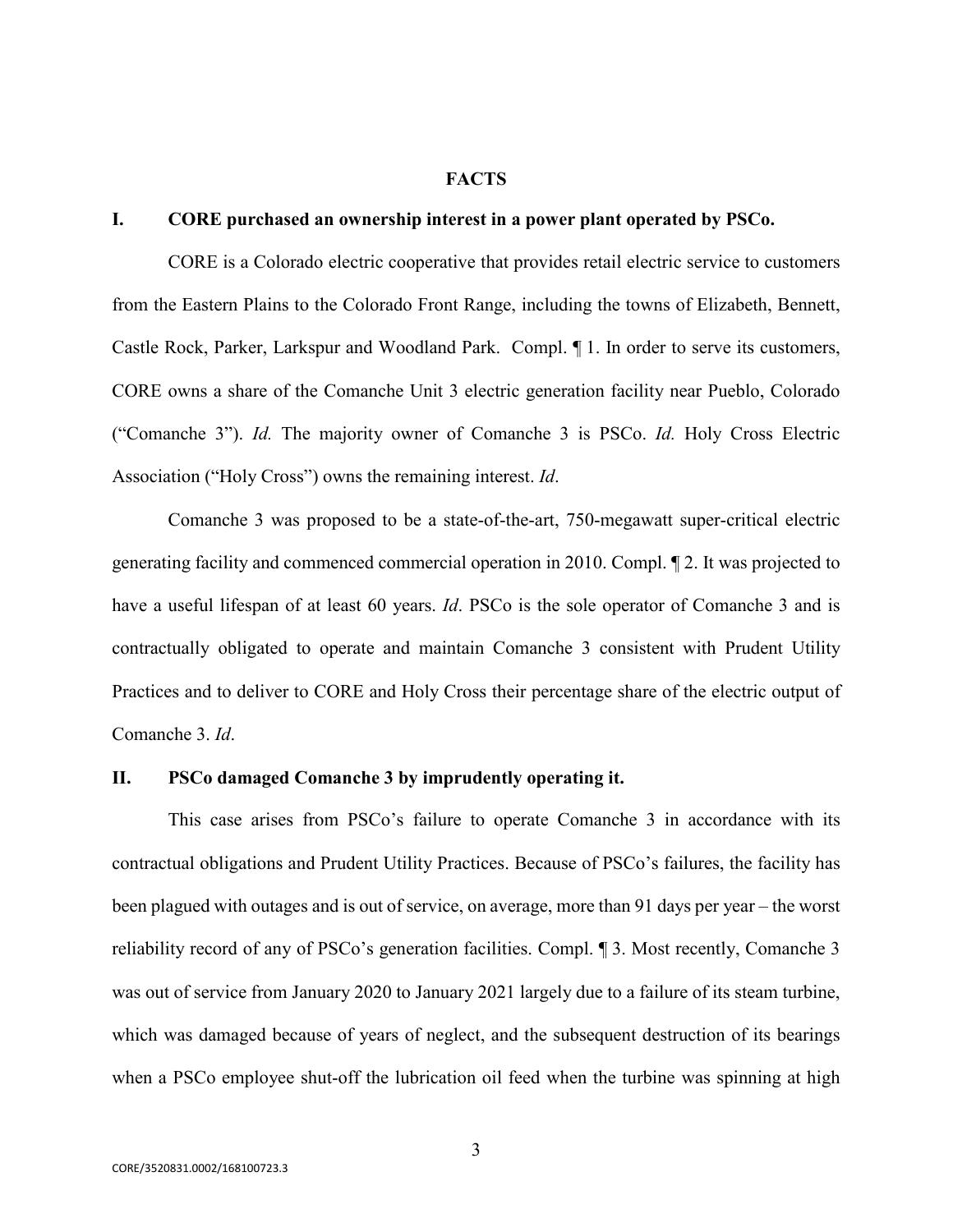speed. *Id.* Following the numerous incidents that led to Comanche 3's unplanned shutdown in 2020, PSCo retained expert consultants and used internal resources to investigate the root cause(s) of the incidents.

The Colorado Public Utilities Commission ("PUC") launched its own investigatory proceeding to understand why, among other things, "Comanche 3, a unit still in the first decade of its 60-year useful service life, [is] plagued with such poor unit reliability?" Compl. ¶ 28. During the course of the PUC's investigation, the PUC requested that PSCo turn over copies of the root cause analysis reports it had commissioned ("Root Cause Reports"). The PUC reviewed the Root Cause Reports, along with other information, and issued a public report in which it made a number of damning findings concerning PSCo's operation of Comanche 3. *Id.* The PUC stated that PSCo "has a responsibility to prudently manage Comanche 3 using industry best practices. However, the reviews performed by [PSCo] and outside experts appear to suggest otherwise." *Id.* ¶ 77. In the PUC's public report, it redacted portions of its report that quoted or directly referenced the Root Cause Reports. *See generally* Compl., Ex. E. The PUC later agreed to maintain those redactions because it believed that Colorado statute requires the PUC to keep the information confidential until PSCo agrees to release it or until a court orders it released. *See* PUC Interim Decision Granting Motion for Extraordinary Protection, attached hereto as Exhibit A, at ¶ 15. In addition, the PUC relied on "policy consideration[s]" arising from the PUC's relationship with the utilities that it regulates. *Id.* ¶ 18. Notably, the PUC found that if it commenced a "complaint proceeding" against PSCo, it would revisit its decision to keep the information confidential. *Id*.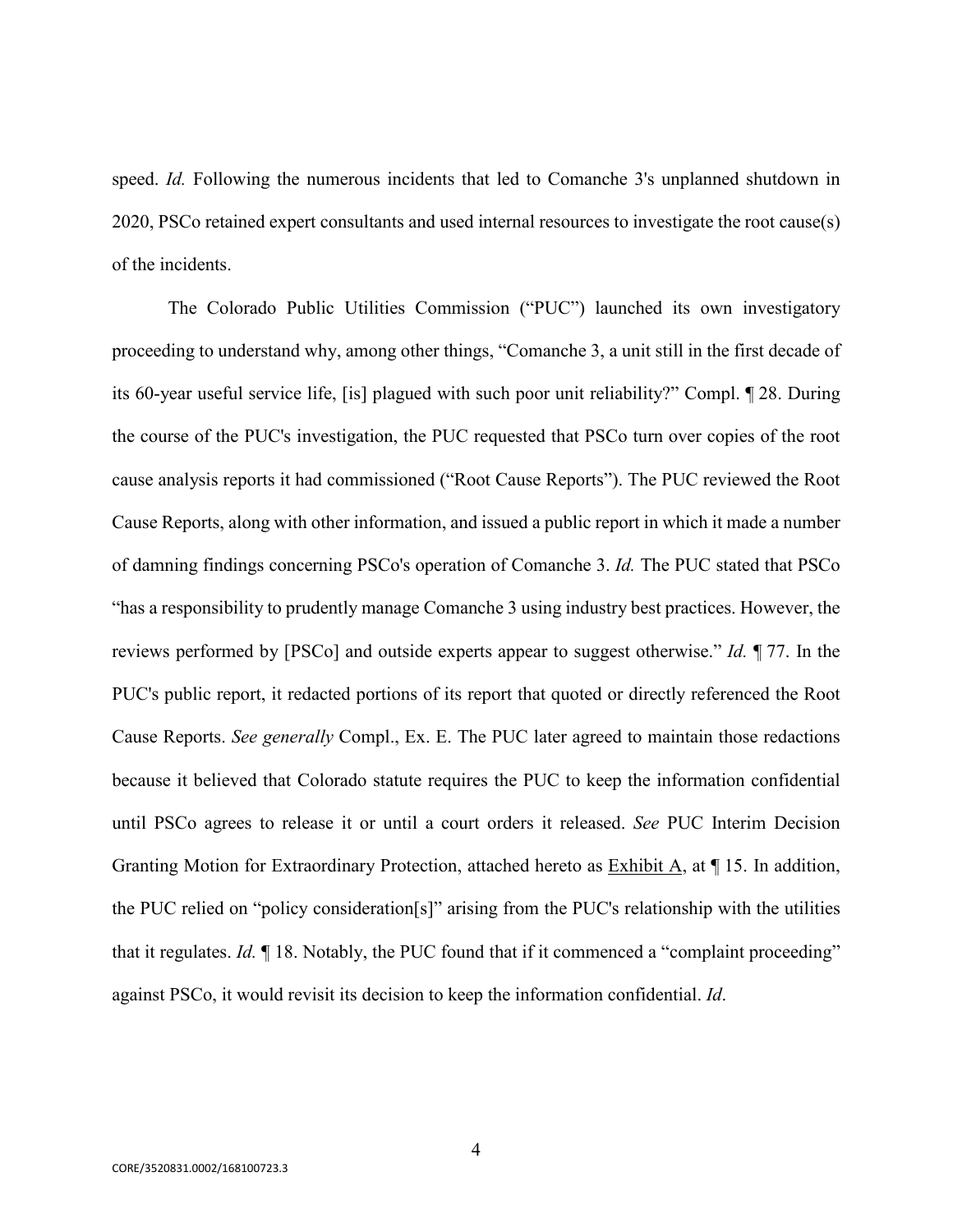## **III. CORE seeks millions of dollars in damages from PSCo for its breaches of contract and other misconduct.**

CORE commenced this action to recover damages from PSCo for, *inter alia*, its breaches of contract for its imprudent operation of Comanche 3. *See generally* Compl. CORE's claims against PSCo are based, in part, on the parties' contract documents and the findings of the Root Cause Reports, which CORE alleges show that PSCo is responsible for the operational and maintenance problems at Comanche 3. CORE's Complaint quotes from the Root Cause Reports and attaches them as exhibits. *See, e.g.,* Compl. ¶¶ 21-26.

The Complaint demonstrates that PSCo's failure to operate Comanche 3 in accordance with Prudent Utility Practices has caused CORE to incur millions of dollars of additional repair and maintenance costs and has caused CORE to spend millions more to purchase replacement power during Comanche 3's numerous lengthy outages. Compl. ¶ 4. Further, the Complaint explains how PSCo permanently damaged Comanche 3, which will cause CORE to pay excessive repair and maintenance costs and for unplanned outages in the future. *Id*. This will ultimately result in Comanche 3 being retired from service prematurely. *Id*. Its early retirement will force CORE to secure replacement power at a higher cost resulting in additional recoverable damages. *Id*. In addition, Comanche 3 has suffered a permanent diminution in value because of PSCo's ongoing failures of operation and maintenance. *Id.* This is a direct loss of CORE's benefit of the bargain with PSCo at Comanche 3. In total, CORE seeks millions of dollars in compensatory damages to be made whole for the damages that are a direct result of PSCo's failure to operate Comanche 3 in accordance with its contractual obligations and Prudent Utility Practices.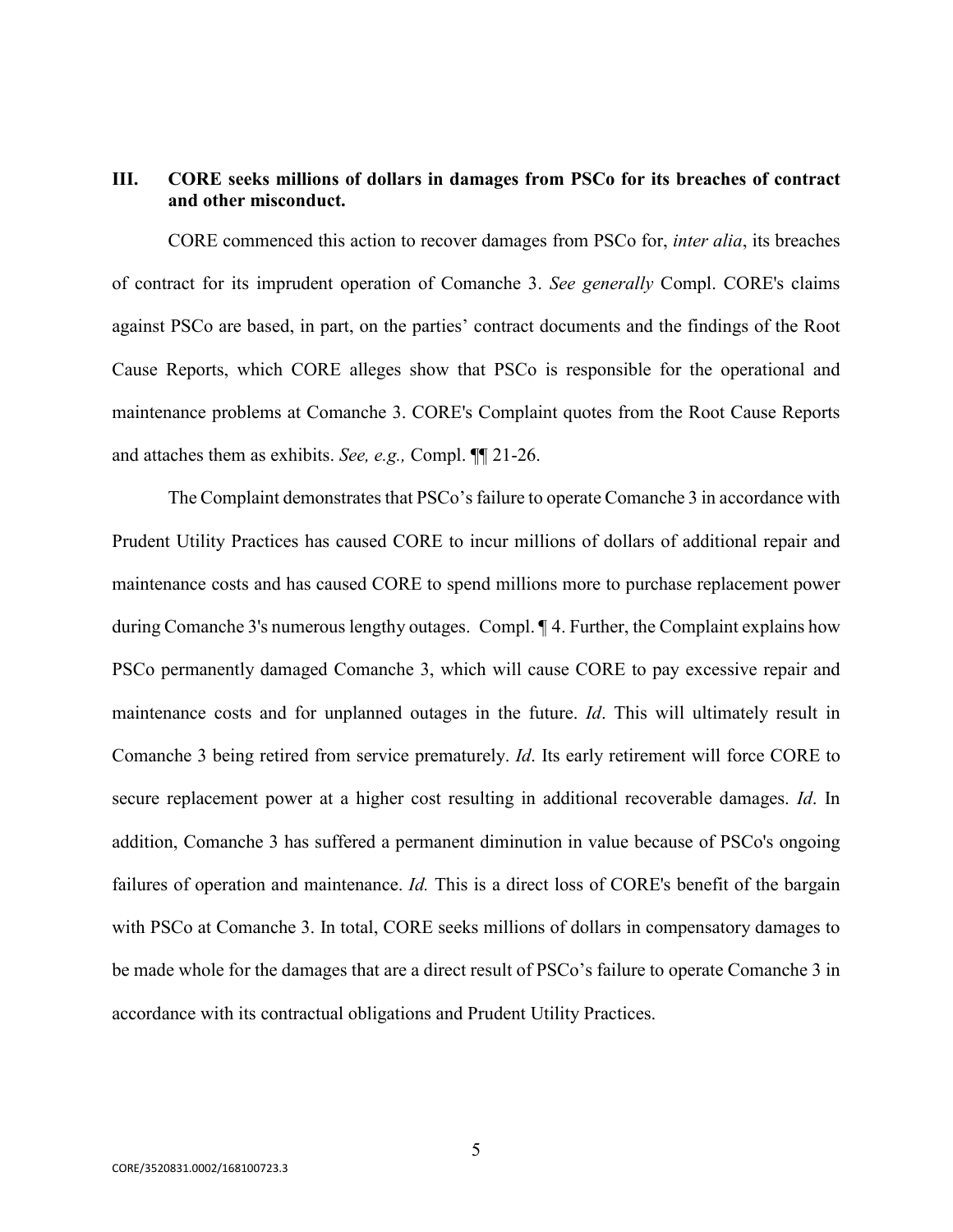#### **IV. Colorado law favors public access to the courts.**

CORE filed the unredacted Complaint and exhibits A-B and F-L as restricted to provide PSCo an opportunity to be heard on whether the redacted information and restricted exhibits are confidential. As outlined below, the public's interest in open access to the courts outweighs any confidentiality claim. The public has a particularly strong interest in this case, as PSCo is a public utility and CORE is a cooperative that provides retail electrical service to thousands of Colorado residents. PSCo's prior claims of confidentiality do not withstand scrutiny or outweigh the public's interest in accessing the unredacted Complaint and all its exhibits.

#### **LEGAL STANDARD**

Under Colorado law, the "public is entitled" to access public records. *Anderson,* 924 P.2d at 1126.

In the Open Records Act, § 24–72–201, C.R.S. (1988 Repl.Vol. 10B), the General Assembly has declared that, with certain specified exceptions, it is 'the public policy of this state that all public records shall be open for inspection by any person at reasonable times....' This public policy means that, unless there exists a legitimate reason for non-disclosure, any member of the public is entitled to review all public records. There is no requirement that the party seeking access must demonstrate a special interest in the records requested.

*Id.* "The Act restricts the public's right to obtain access to court records, if such inspection 'is prohibited by rules promulgated by the supreme court or by the order of any court.'" *Id.* (quoting C.R.S. § 24-72-204(1)(c)). The Colorado Supreme Court has promulgated the Colorado Rules of Civil Procedure, and specifically Rule 121 § 1-5. Under this rule, the Court may restrict access to court files only "upon a finding that the harm to the privacy of a person in interest outweighs the public interest." C.R.C.P. 121 § 1-5(2).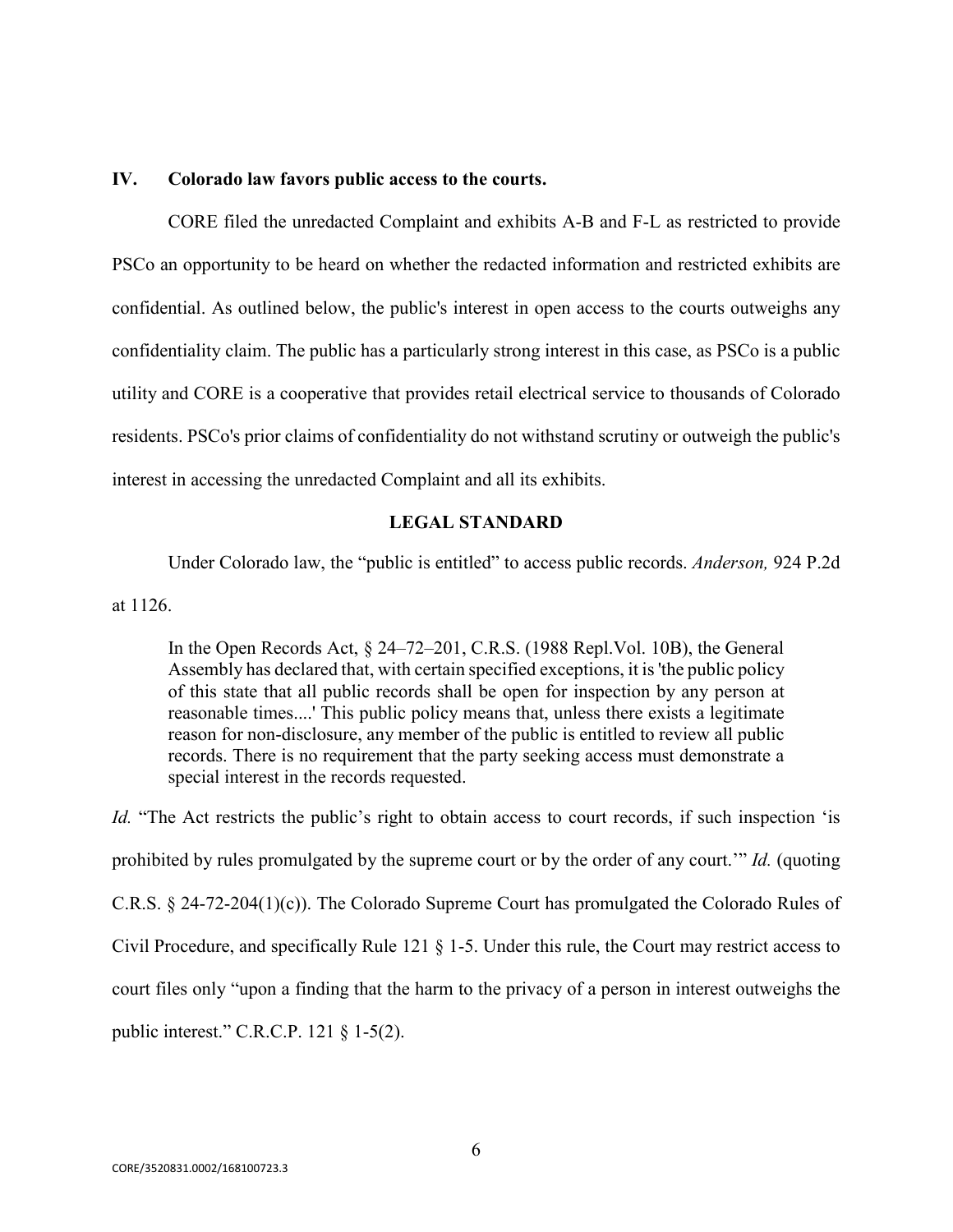"Hence, the rule [C.R.C.P. 121 § 1-5] creates a presumption that all court records are to be open; it allows a court to limit access in only one instance and for only one purpose (when the parties' right of privacy outweighs the public's right to know); and it grants to every member of the public the right to contest the legitimacy of any limited access order." *Anderson*, 924 P.2d at 1126. Further, "C.R.C.P. 121 § 1–5 squarely places the burden upon the party seeking to limit access to a court file to overcome this presumption in favor of public accessibility by demonstrating that the harm to the privacy of a person in interest outweighs the public interest in the openness of court files." *Id.*

In considering a motion to limit access to the court file pursuant to C.R.C.P. 121  $\S$  1-5:

[T]he only criterion the court could properly consider was whether the parties' privacy rights outweighed the public interest in the subject matter. Since that is the sole standard stated in the rule, we must assume that the supreme court, in promulgating C.R.C.P. 121 § 1–5, took into account other non-privacy considerations and determined that such were not of sufficient moment to justify limiting the public's access to the court's public records.

*Id.* at 1126-27*.*

"Generally, under the common law, a heightened expectation of privacy or confidentiality in court records has been found to exist only in those limited instances in which an accusation of sexual assault has been made, or in which trade secrets, potentially defamatory material, or threats to national security may be implicated." *Id.* at 1127. "Likewise, *prospective injury to reputation*, an inherent risk in almost every civil lawsuit, *is generally insufficient to overcome the strong presumption in favor of public access to court records*." *Id.* (emphasis added).

## **ARGUMENT**

The unredacted Complaint and exhibits A-B and F-L should be temporarily restricted only until the Court holds a hearing or otherwise determines whether the designation should be made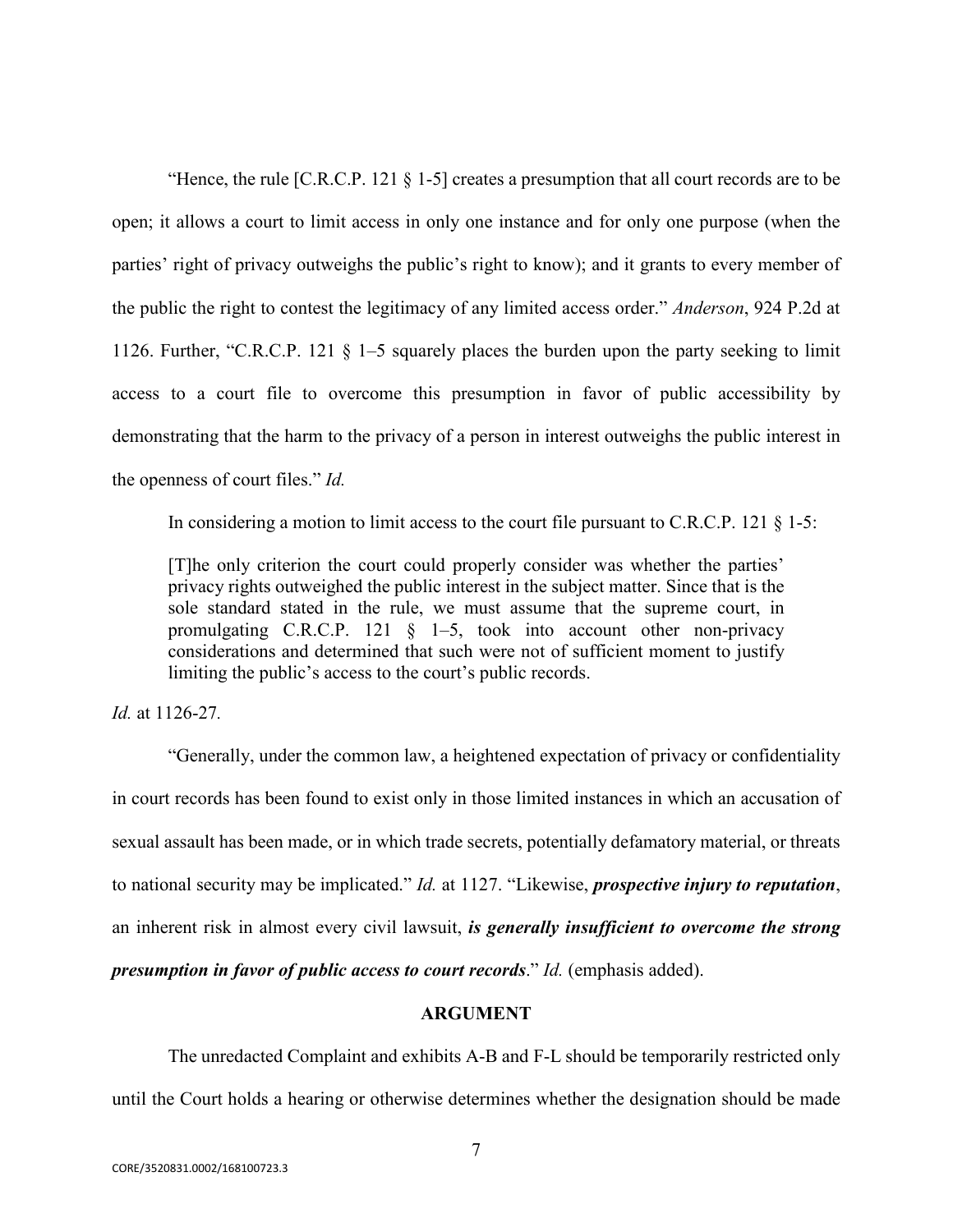permanent. At that time, the Court should make the unredacted Complaint and all its exhibits accessible to the public because PSCo cannot prove that its privacy rights outweigh the public's strong interest in access to court records.

## **I. The public has a strong interest in accessing court records, including the unredacted Complaint and its exhibits.**

Colorado law *presumes* that all court records are publicly accessible unless and until the party seeking to protect the documents from disclosure demonstrates that its privacy interests outweigh the public interest. *Anderson*, 924 P.2d at 1126. Here, the public interest is significant. The unredacted Complaint and exhibits A-B and F-L describe the operational and maintenance obligations PSCo owed to CORE at Comanche 3, and PSCo's breach of those obligations, which failures have caused CORE to suffer millions of dollars in damages. CORE serves thousands of customers across Colorado and PSCo is a utility, heightening the public interest. CORE's members and the public at large have an interest in understanding how and why Comanche 3's operational costs are so high and why the value of CORE's ownership interest in Comanche 3 is now so low on account of PSCo's actions. If, as PSCo seeks, unflattering information and documents such as the Complaint and its exhibits can be shielded from public view, then very little about this case could ever be disclosed because CORE's claims largely arise from PSCo's operational deficiencies as outlined in the unredacted Complaint and its exhibits. Virtually every document filed in this case will likely cause some embarrassment to PSCo. Shielding the unredacted Complaint and exhibits A-B and F-L from public view would set a precedent directly contrary to Colorado's strong policy favoring public access.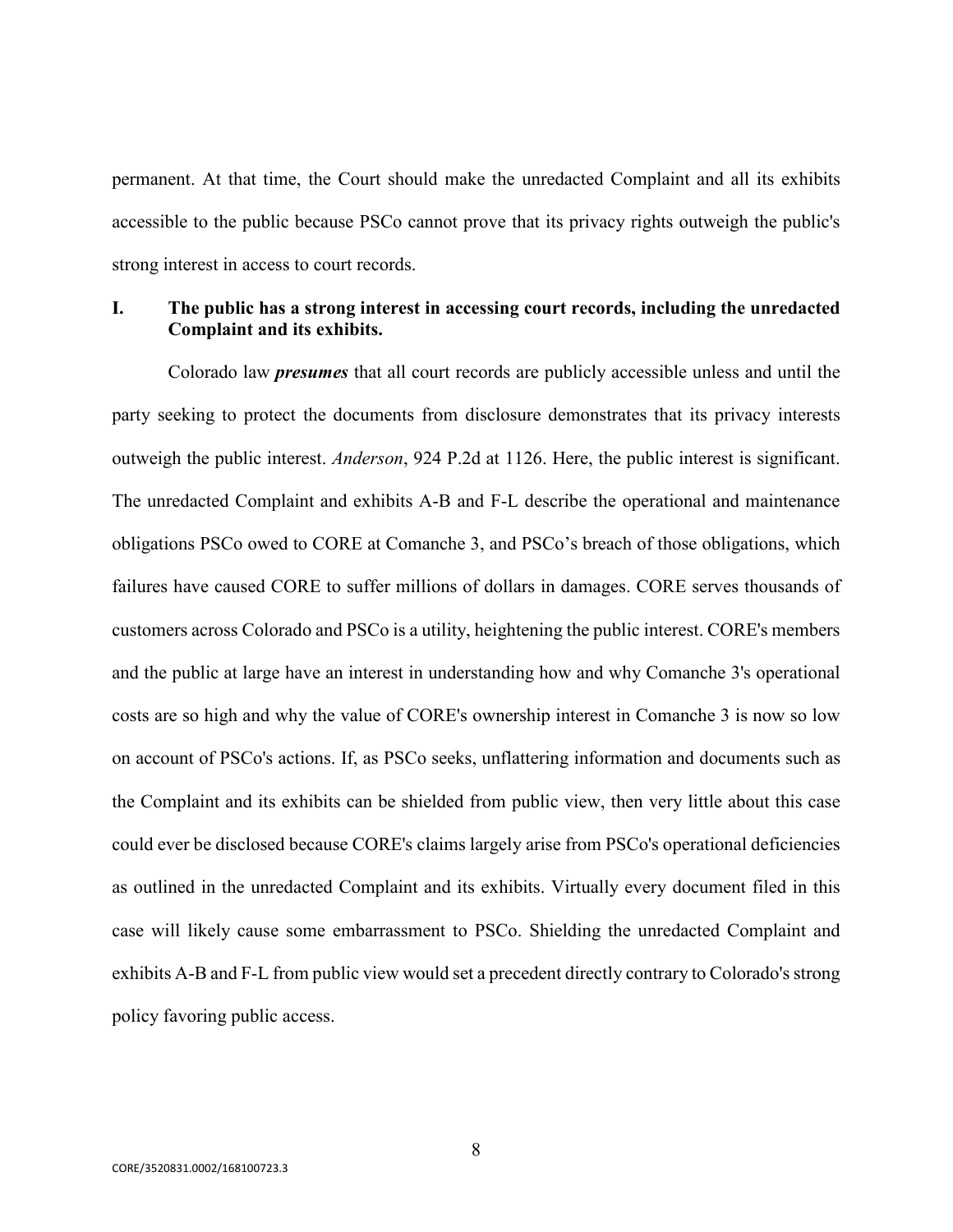**II. PSCo has no legally cognizable privacy interest, much less one that outweighs the presumption that court records are publicly accessible.** 

None of the information in the unredacted Complaint or exhibits A-B and F-L falls within the recognized categories of information that may be suppressed: accusations of sexual assault, trade secrets, potentially defamatory material, or threats to national security. *Anderson,* 924 P.2d at 1127. The only *possibly applicable* category is trade secrets. *Id.* However, under Colorado law neither the unredacted Complaint nor its exhibits are themselves, nor do they contain, trade secrets.

Under Colorado statute:

'Trade secret' means the whole or any portion or phase of any scientific or technical information, design, process, procedure, formula, improvement, confidential business or financial information, listing of names, addresses, or telephone numbers, or other information relating to any business or profession which is *secret and of value.* 

C.R.S. § 7-74-102(4) (emphasis added).<sup>1</sup> "Colorado courts may consider several factors to make the factual determination of whether a trade secret exists under this statutory definition, including: (1) the extent to which the information is known outside the business; (2) the extent to which it is known to those inside the business, such as the employees; (3) the precautions taken by the holder of the trade secret to guard the secrecy of the information; (4) the savings effected and the value to the holder in having the information as against competitors; (5) the amount of effort or money expended in obtaining and developing the information; and (6) the amount of time and expense it would take for others to acquire and duplicate the information." *Saturn Sys., Inc. v. Militare*, 252 P.3d 516, 521–22 (Colo. App. 2011).

<sup>&</sup>lt;sup>1</sup> Colorado common law defines trade secret as a "plan or process known only to its owner, and those of his employees to whom it is necessary to confide it." *Rumnock v. Anschutz*, 2016 CO 77, ¶ 13 n. 3 (quoting *Julius Hyman & Co. v. Velsicol Corp*., 233 P.2d 977, 999 (Colo. 1951)).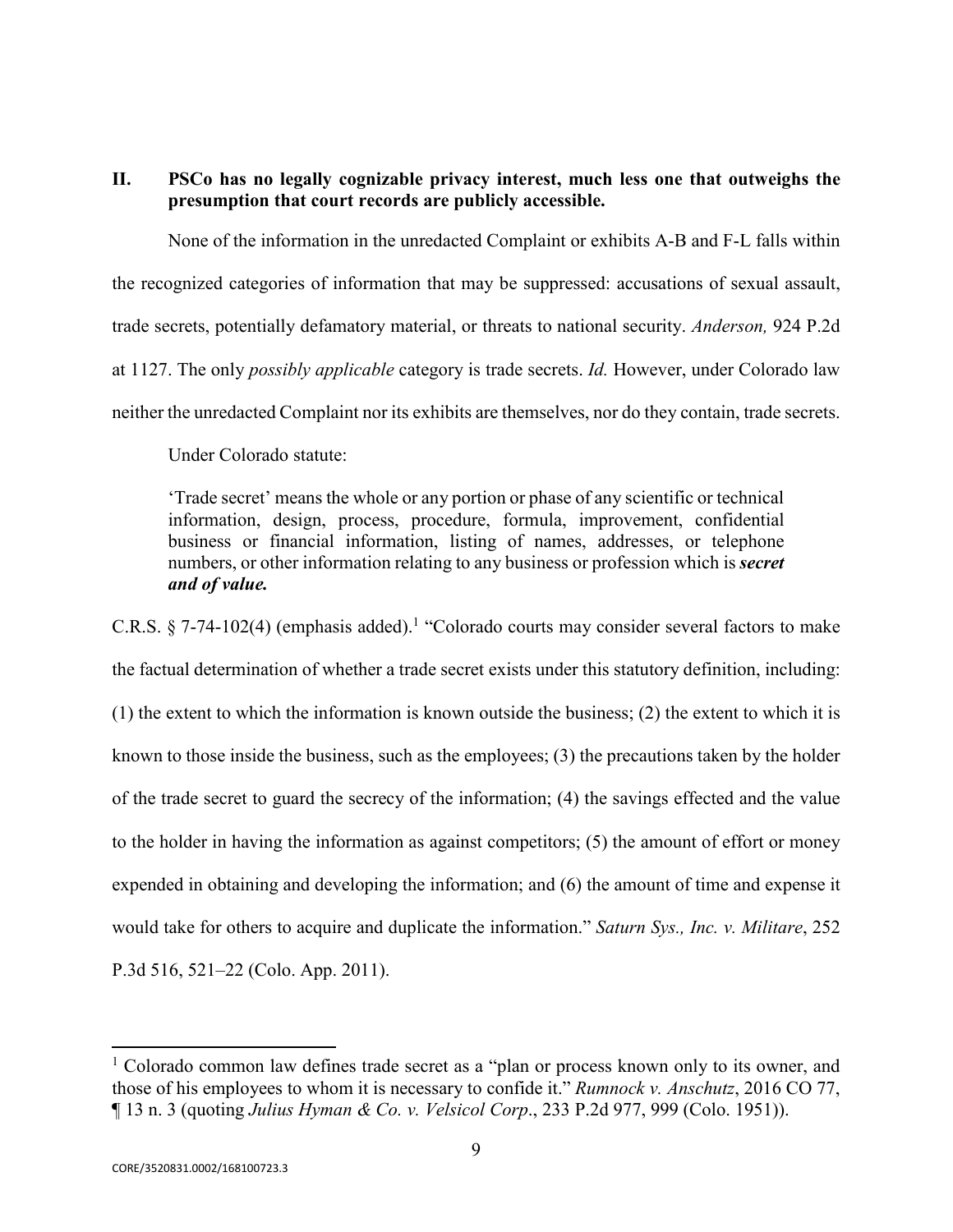The unredacted Complaint and exhibits A-B and F-L do not contain any proprietary information. Instead, they identify and analyze PSCo's operational deficiencies and the source (root cause) of PSCo's errors that caused Comanche 3 to be damaged. They contain no information that is traditionally considered a trade secret such as customer lists or source code. *See Kondash v. Kia Motors Am., Inc.*, 767 F. App'x 635, 639 (6th Cir. 2019) ("investigative reports created in response to, and for the purpose of, investigating an incident that result in litigation" ares not trade secret).

The unredacted Complaint and exhibits A-B and F-L also do not contain anything of "value" as that term is understood in trade secrets law. The factors the court considers include "(4) the savings effected and the value to the holder in having the information as against competitors . . . [and] (6) the amount of time and expense it would take for others to acquire and duplicate the information." *Saturn*, 252 P.3d at 521–22. Neither applies here. The unredacted Complaint, supported by its exhibits, details how PSCo poorly operates Comanche 3, its deficient training programs, substandard management, and many other problems. The Root Cause Reports were generated to help PSCo understand why specific events occurred. They were not produced to improve its competitive standing. There is no value in PSCo having the information in the reports "as against competitors," *see id.,* and others would not (and could not) duplicate the reports for competitive purposes, because the reports apply only to PSCo's deficient operation of Comanche 3. No "competitor" would get a leg up on PSCo by reading them.<sup>2</sup> In other words, while the

<sup>&</sup>lt;sup>2</sup> To the extent PSCo claims the unredacted Complaint or any of its exhibits contain trade secrets, PSCo cannot paint with a broad brush and claim they are entirely subject to trade secret protection. *Nutritional Biomimetics, LLC v. Empirical Labs Inc*., No. 16-CV-01162-KMT, 2018 WL 2567872, at \*3 (D. Colo. Apr. 24, 2018) (chastising parties seeking trade secret protection for failing to specifically identify alleged secrets in documents, stating "Plaintiffs should be using a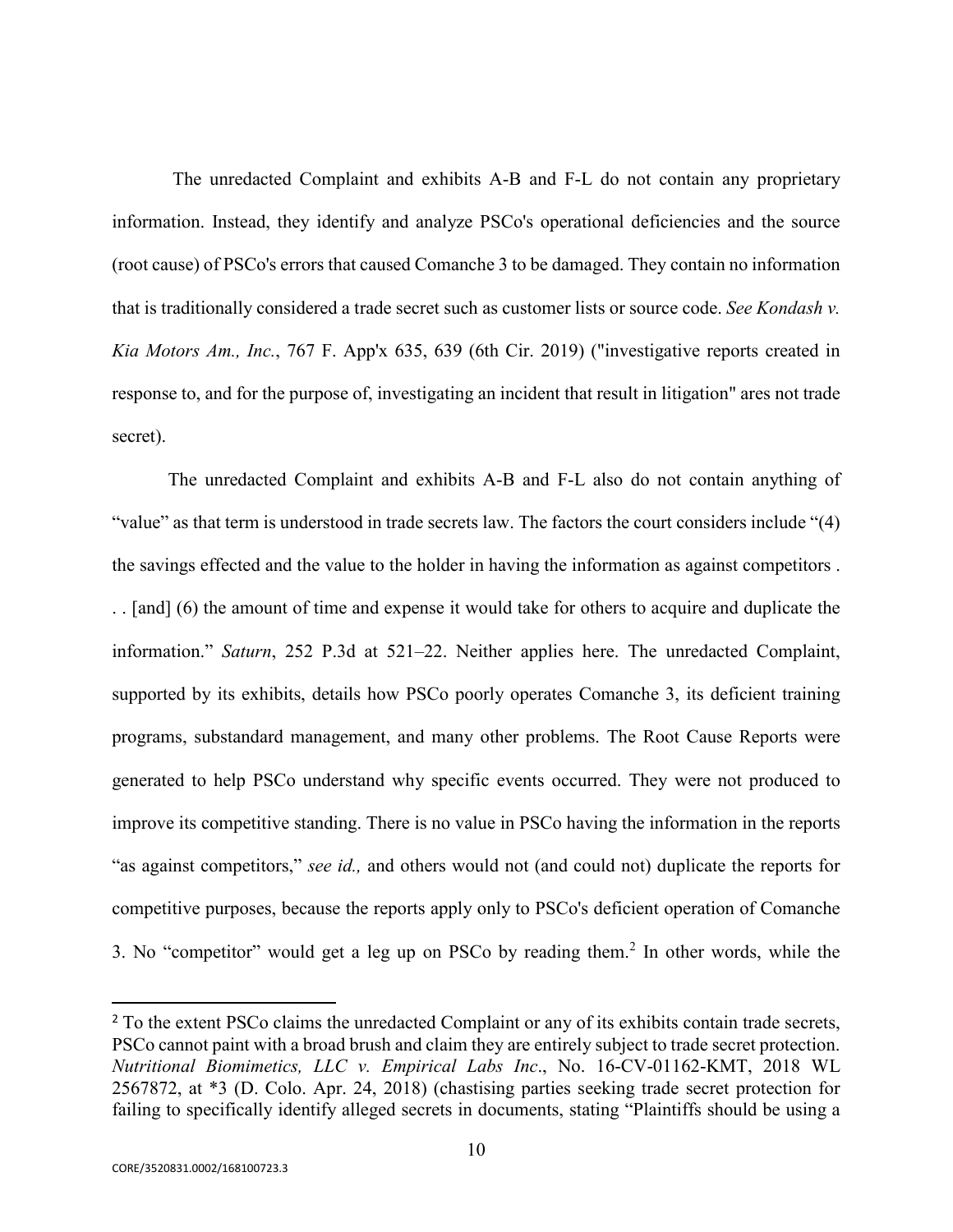information in the reports is surely *valuable* in the sense that PSCo can use the information to improve its operations, it is not *competitively valuable*, which is what trade secrets law is designed to protect.

The only apparent reason PSCo would seek to keep the unredacted Complaint and its exhibits from the public is to avoid embarrassment and reputational harm. To be sure, they paint an unflattering picture of PSCo's operation of Comanche 3. However, embarrassment by one's own operational problems does not justify the denial of public access to this case. *Anderson,* 924 P.2d at 1127. Instead, it actually strongly *favors* public access. *See Buckley v. Valeo,* 424 U.S. 1, 67 (1976) ("Sunlight is said to be the best of disinfectants . . . ."). Therefore, PSCo cannot claim that it has a privacy interest that outweighs the public's interest in full access to unredacted Complaint and its exhibits.

#### **III. PSCo's prior claims of confidentiality do not satisfy C.R.C.P. 121 § 1-5.**

To the extent PSCo relies on the PUC's decision to maintain the confidentiality of the Root Cause Reports, the claim is insufficient to satisfy its burden of proving that its privacy interest outweighs the public interest. First, the PUC relied on its belief that it was prohibited from releasing the information publicly until PSCo agreed or it was ordered by the court, effectively avoiding the confidentiality issue and deferring to the judiciary. As such, the PUC's decision does not establish a precedent this Court is obligated to follow; rather, it demonstrates that this Court is the appropriate venue to make this determination. Second, the PUC relied on policy

scalpel here—not a sledgehammer, let alone a shot-gun" to identify the alleged secrets). Instead, it must identify the trade secrets specifically. *Id.* From PSCo's prior efforts to block public access to the Root Cause Reports in their entireties, the Court can reasonably infer that PSCo is more concerned about being embarrassed by the reports' findings than protecting alleged "trade secrets."